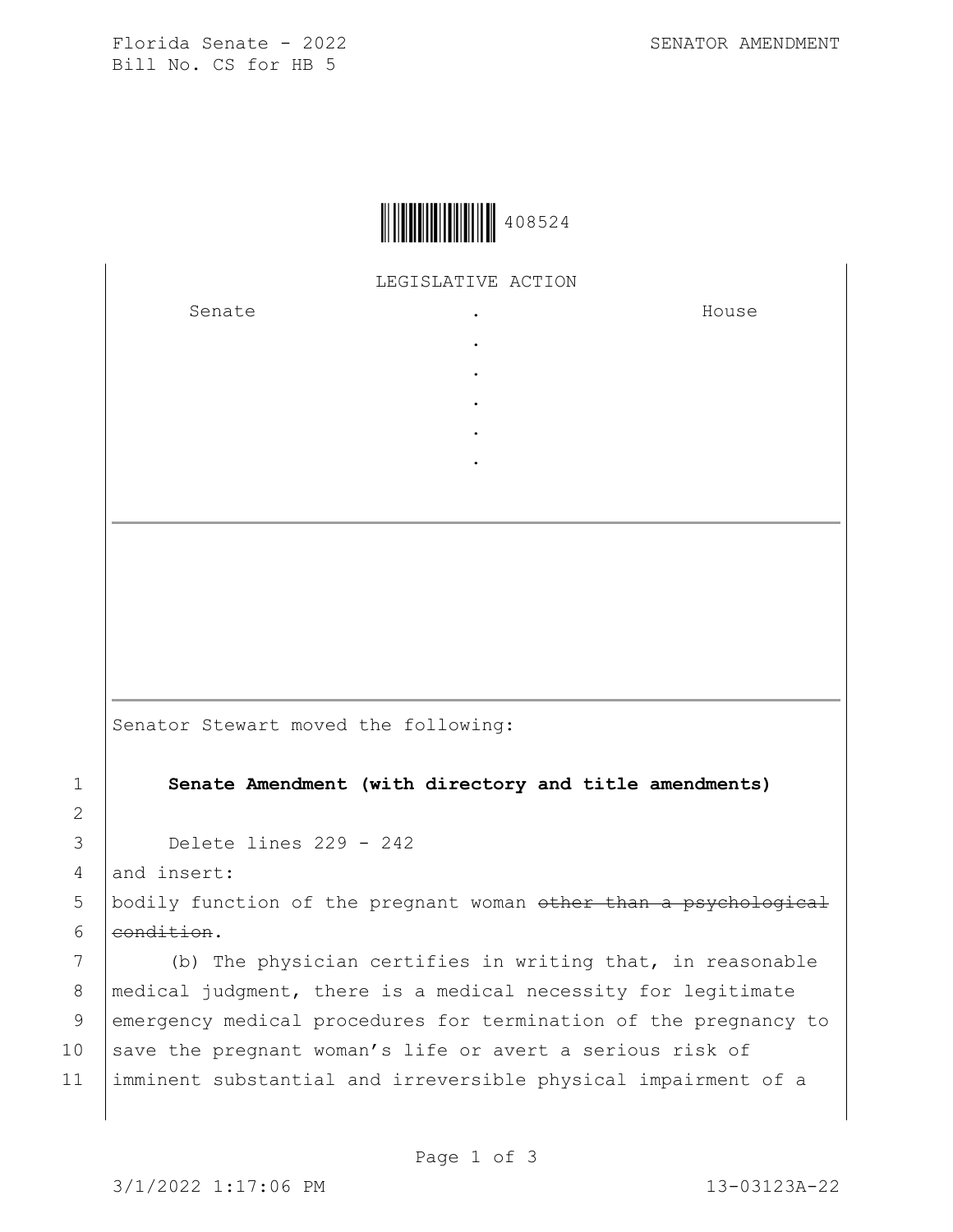Florida Senate - 2022 SENATOR AMENDMENT Bill No. CS for HB 5

Ì408524'Î<sup>408524</sup>

12  $\mid$  major bodily function of the pregnant woman other than a 13 psychological condition, and another physician is not available 14 for consultation. 15 (c) The fetus has not achieved viability under s. 16 390.01112, and two physicians certify in writing that, in 17  $\vert$  reasonable medical judgement, the fetus has a fatal fetal 18 | abnormality. 19 (15) USE OF PUBLIC FUNDS RESTRICTED. A state agency, a 20 local governmental entity, or a managed care plan providing 21 services under part IV of chapter 409 may not expend funds for 22 the benefit of, pay funds to, or initiate or renew a contract 23 with an organization that owns, operates, or is affiliated with 24 one or more clinics that are licensed under this chapter and 25 perform abortions unless one or more of the following applies: 26 (a) All abortions performed by such clinics are: 27 | 1. On fetuses that are conceived through rape or incest; or 28 2. Are medically necessary to preserve the life of the 29 pregnant woman or to avert a serious risk of substantial and 30 irreversible physical impairment of a major bodily function of  $31$  the pregnant woman, other than a psychological condition. 32 Section 5. Subsection (1) of section 390.01112, Florida 33 Statutes, is amended to read: 34 390.01112 Termination of pregnancies during viability.— 35 (1) A physician may not perform a No termination of 36 pregnancy shall be performed on any human being if the physician 37 determines that, in reasonable medical judgment, the fetus has 38 achieved viability, unless:

 $39$  (a) Two physicians certify in writing that, in reasonable 40 | medical judgment, the termination of the pregnancy is necessary